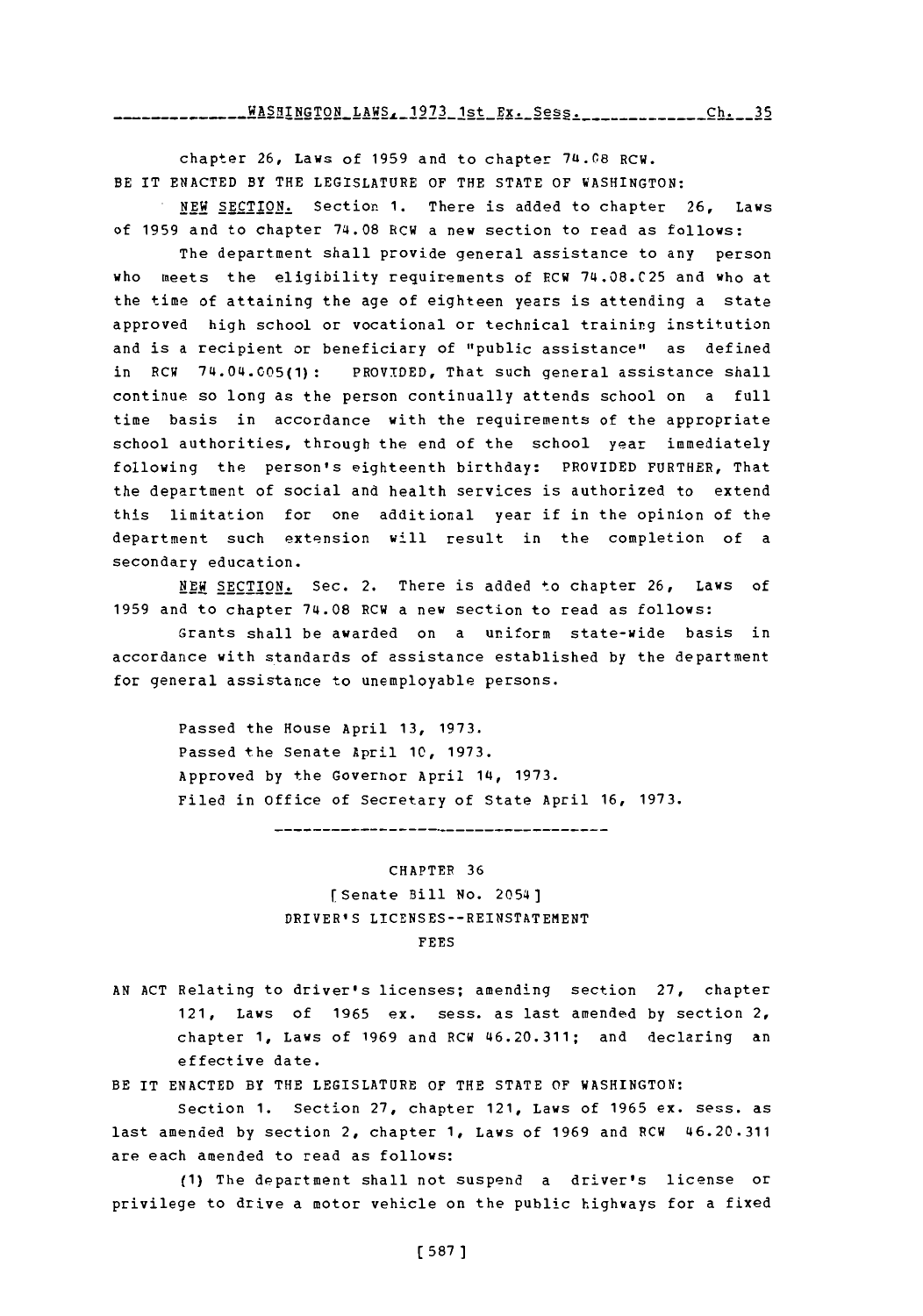ch.~~--- **-6-A---TN-AW--97----x.Ses** rh. **<sup>16</sup> WASHTNgTON** LAWS- **1973** 1st Ex. Spss.

period of more than one year, except as permitted under RCW 46.20.342. Whenever the license of any person is suspended **by** reason of a conviction or pursuant to RCW 46.20.291, such suspension shall remain in effect and the department shall not issue to such person any new or renewal of license until such person shall pay a reinstatement fee of ten dollars and shall give and thereafter maintain proof of financial responsibility for the future as provided in chapter 46.29 RCW.

(2) Any person whose license or privilege to drive a motor vehicle on the public highways has been revoked shall not be entitled to have such license or privilege renewed or restored unless the revocation was for a cause which has been removed, except that after the expiration of six months in cases of revocation for refusal to submit to a chemical test under the provisions of RCW **46.2C.308,** and in all other revocation cases after the expiration of one year from the date on which the revoked license was surrendered to and received **by** the department, such person may make application for a new license as provided by law together with an additional fee in the amount of ten dollars, but the department shall not then issue a new license unless it is satisfied after investigation of the driving ability of such person that it will be safe to grant the privilege of driving a motor vehicle on the public highways, and until such person shall give and thereafter maintain proof of financial responsibility for the future as provided in chapter 46.29 RCW.

| NEW SECTION. Sec. 2. This 1973 amendatory act shall take |  |  |  |  |
|----------------------------------------------------------|--|--|--|--|
|                                                          |  |  |  |  |
| $\vert$ effect on July 1, 1973.                          |  |  |  |  |

 $\mathbf{r}$ 

Passed the Senate March 20, **1973.** Passed the House March **17, 1973.** Approved **by** the Governor March **26, 1973,** with the exception of Section 2 which is vetoed. Filed in office of Secretary of State April **17, 1973.** Note: Governor's explanation of partial veto is as follows: "I am returning herewith without my approval as to veto one section Senate Bill No. 2054 entitled:

**"AN ACT** Relating to driver's licenses.",

This bill provides for a ten dollar reinstatement fee in the event a person whose license has been suspended or revoked later asks for reinstatement. in addition, section two provides that the act will take effect on July **1, 1973,** but does not contain an emergency clause. This section could be operative only if the legislature adjourns on or before April 1st of this year. In order to avoid